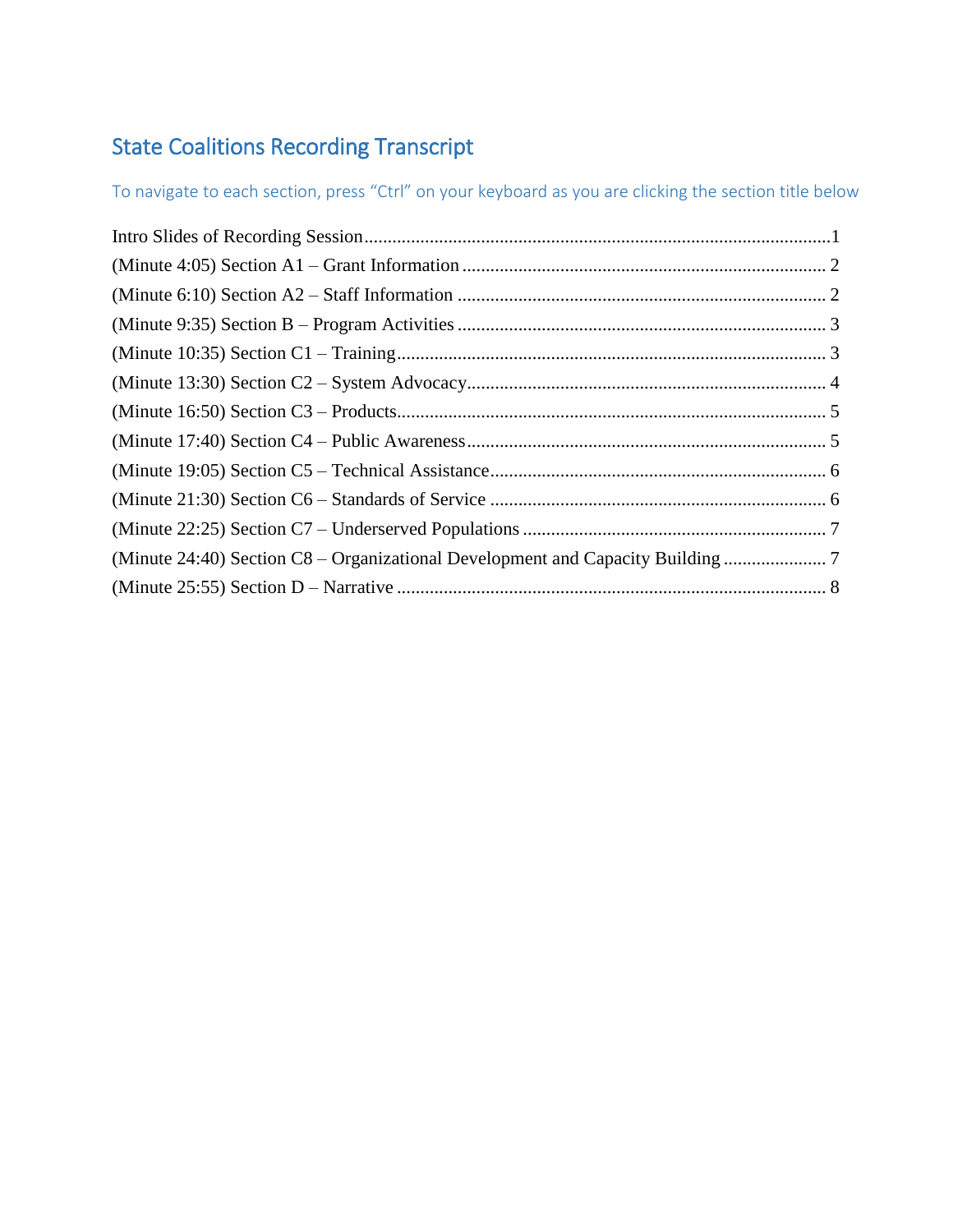#### <span id="page-1-0"></span>Intro Slides of Recording Session

Welcome to the State Coalitions Program training on the Semi-Annual Reporting Form. The reporting periods are January to June-- in this case you need to submit your report by July 30-- and July to December. Reports are due January 30.

Thank you for accessing our recording. We hope that this training enables you to provide the most detailed and accurate reporting of your grant-funded work on your Semi-Annual Progress Report.

Accurate data reporting is important for many reasons. Your quantitative and qualitative data enable VAWA's effectiveness to be measured. VAWA MEI creates reports for OVW using your data and data from grantees across the country. These Summary Data Reports support OVW to make requests for increased appropriations and to defend our funding for decision makers. Your data also helps OVW to make sure federal funds are being spent appropriately and to measure the performance of grant programs.

Additionally, every two years the Attorney General is required to submit a report to Congress on the overall effectiveness of VAWA funding. VAWA grantee data makes up a significant part of that mandated report. The more consistently grantees fill out their reports, the more accurately VAWA's effectiveness can be measured through these things.

Here are a few tips before we look at the Progress Reporting Form page by page. Please read the separate instructions you have downloaded with the Progress Reporting Form. There are many helpful examples to assist you in filling out the reporting form.

Throughout this form, there are "other" categories listed for many questions. In general, we ask that you use the "other" category only if you cannot find a way to put the information into a category that already exists and is a close fit. While we aggregate data for reports, often, the responses in the "other" category will not get included in the report.

However, there are some cases where "other" really is the only option to accurately capture what you are reporting. That is fine. We just ask that you take the time to rule out all the other options first.

Additionally, if you do not have an "other" to report, leave the box blank. Please do not report not applicable, not yet, et cetera.

Following most sections of the form, you will find optional narrative questions. Use this section to talk about the unique success of your grant-funded activities. Talk about the impact grant-funded activities have made on your community or for survivors.

These questions exist at the end of each section, so that you can provide more detail about the work being done in each area that the hard data doesn't capture on its own. We encourage you to report in the optional narrative questions as to how your program can most accurately capture the work you are doing with grant funds.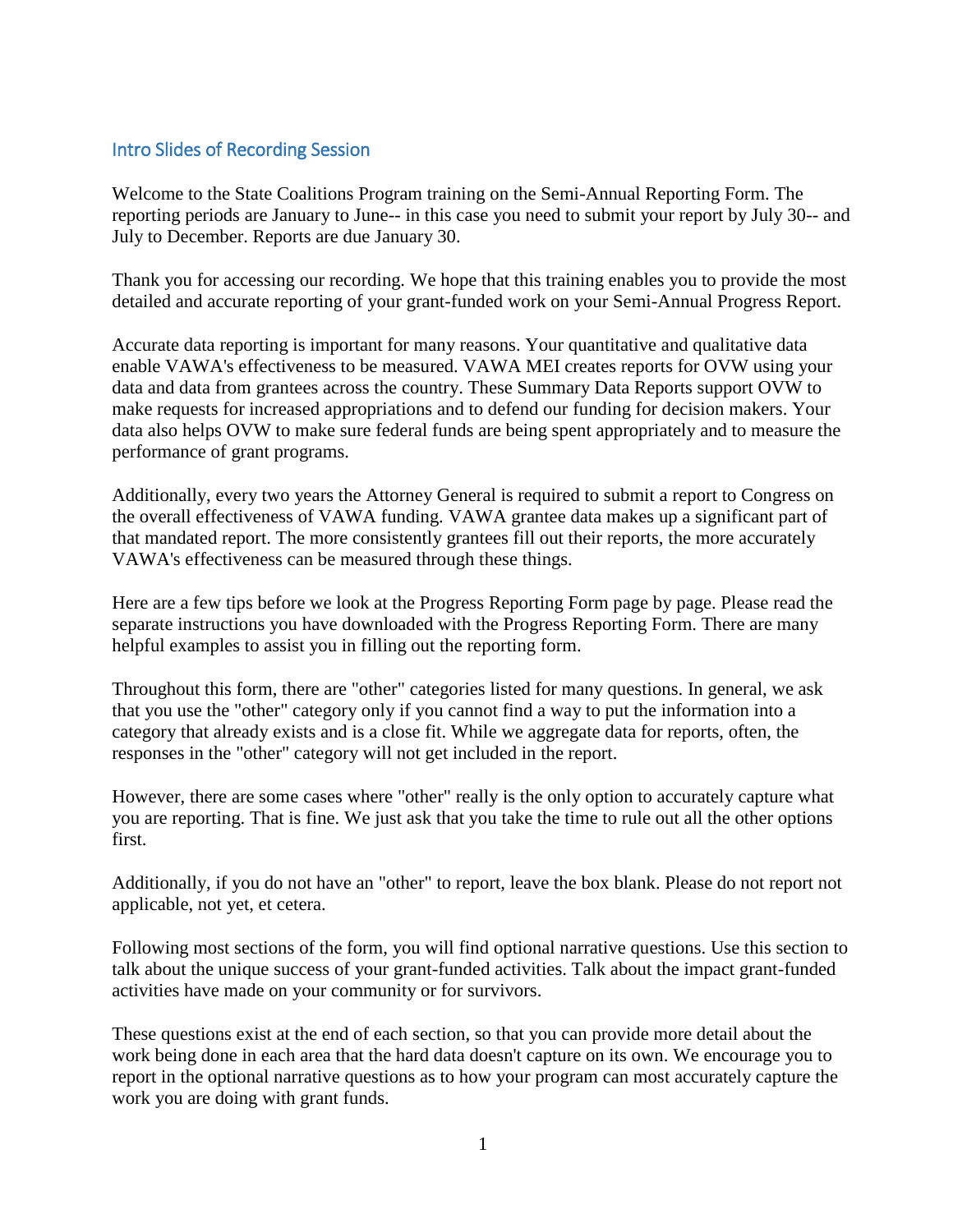We ask that you try not to use acronyms or abbreviations in your data. If you do use an acronym, please provide an explanation in each question where you use the acronym. Do not send attachments or extra documents containing data that is asked for in the report. All the data that is contained in the report form itself will be received and analyzed by Muskie staff.

Finally, if you have any questions about reporting, give us a call or send us an email. We're here to help, and we'll happily work through any scenarios or questions you have about your report.

## <span id="page-2-0"></span>(Minute 4:05) Section A1 – Grant Information

All right, so Section A1: Grant Information. We are moving on to the reporting form now. So for question 1, here is the date your report is uploaded. Questions 2 through 4 will be pre-populated. Throughout the form, if you need more clarification about specific questions, click on the question mark icon and more instructions and more examples will pop up.

Question 5, type of grantee organization. Choose the one description that most closely resembles your organization.

Question 6, point of contact. Provide contact information for the person who know the most about the day-to-day activities of the grants program. This is a person we can call and ask questions about the data and is not necessarily the project director or fiscal agent. This is really the project coordinator or administrator.

Question 7, percentage of total operating budget. Please provide percentage of your total operating budget that is funded through OVW State Coalitions Program grant funding. Do not include other funding here. Do not include pass-through funding, only VAWA funding.

Question 8. On the first six lines, please report the number of organizational members. This number automatically ends up on line 7. On the last line, report the number of individual members if applicable to your state coalition. Individual members are individual persons, not programs.

#### <span id="page-2-1"></span>(Minute 6:10) Section A2 – Staff Information

Moving on to the next section, which is Section A2: Staff Information section. When considering reporting staff, only report FTEs for staff whose salary is provided fully or partially by grant funds. Include staff time of contracted workers as well. Report by activity performed rather than job title. If staff members fall into two or more categories, divide FTEs among applicable categories.

Time should be prorated if necessary, such as when someone is part-time, was hired part way through the grant period, is a contractor, or is full-time but only partially funded by State Coalitions Program funds.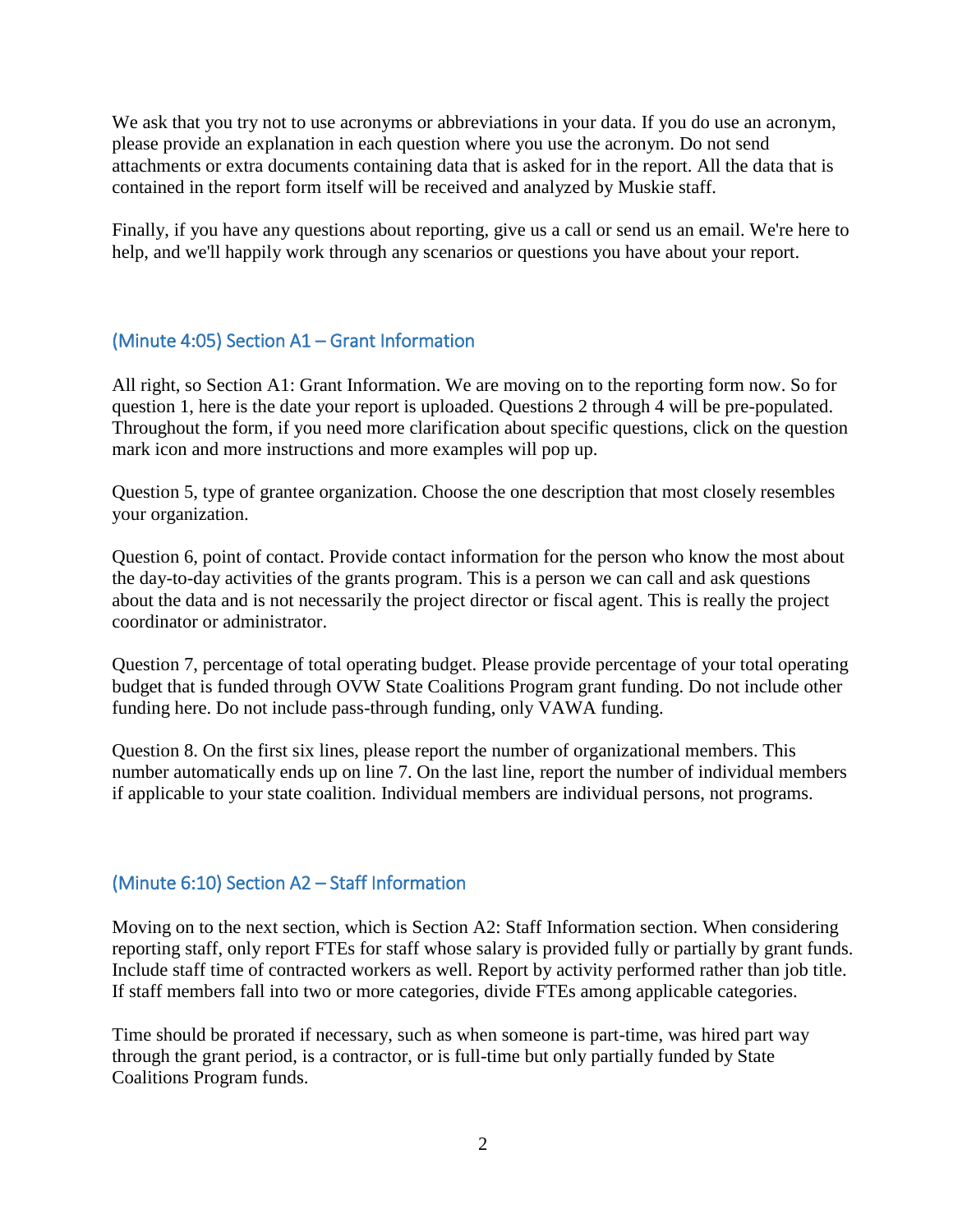Please report to the second decimal. For instance, 1.25 FTE. Please use the "other" category sparingly. For the most part, all activities performed by staff are included in the list of categories. If you do use "other," please be as specific as possible.

This is the FTE cheat sheet. This slide shows some examples to how we calculate FTEs for the 40 hour, full-time work week. FTEs should be based on the 26 weeks or six-month reporting period that is just ending. In six months there are 1,040 working hours.

All right, so now we have an example to how you calculate your FTEs. Your grant funds are used to fund one full-time Systems advocate whose salary 35% funded by a grant fund and another fulltime Systems advocate whose salary is 50% funded by the grant. In this case you would report only the percent of salary that is grant-funded. The correct FTE under "Systems" advocate would be 0.85 FTE, which you would calculate by adding 35% and 50%.

Moving on to the next example. Your grant funds a full-time employee who spent 16 hours a week coordinating the program and 24 hours a week providing technical assistance. In this case you would divide staff time by function. The correct FTE under "Program coordinator" would be 0.40 FTE. And again, you would get that number if you divide 16 hours by 40 hours. And 0.60 FTE under "Technical assistance provider," you will get the number if you divide 24 hours by 40 hours.

And finally, example three. The grant funded a full-time Trainer who was hired three months into the reporting period. In this case, you would need to prorate the FTE to reflect three months out of the six-month reporting period. The correct FTE under "Trainer" would be 0.50 FTE. And again, you would just divide three months by six months, and you would get the right number.

#### <span id="page-3-0"></span>(Minute 9:35) Section B – Program Activities

So moving on to Program Activities. All grantees must complete this section. These are the only two questions. We can talk about other funding sources.

For question 10, program activities, you should check all the program activities supported by State Coalitions Program funds that your coalition engaged in during the current reporting period.

Question 11, other activities. You should indicate all other activities not included in question 10 which your State Coalition engaged in during the current reporting period addressed by a State Coalition's program grant. In this question, you're also able to document activities funded by funding sources other than State Coalitions Programs grants.

## <span id="page-3-1"></span>(Minute 10:35) Section  $C1 -$  Training

Moving on to the next section, which is Section C1: Training. So "training" is defined as activities for professionals or volunteers acting in the role of a professional to improve their response to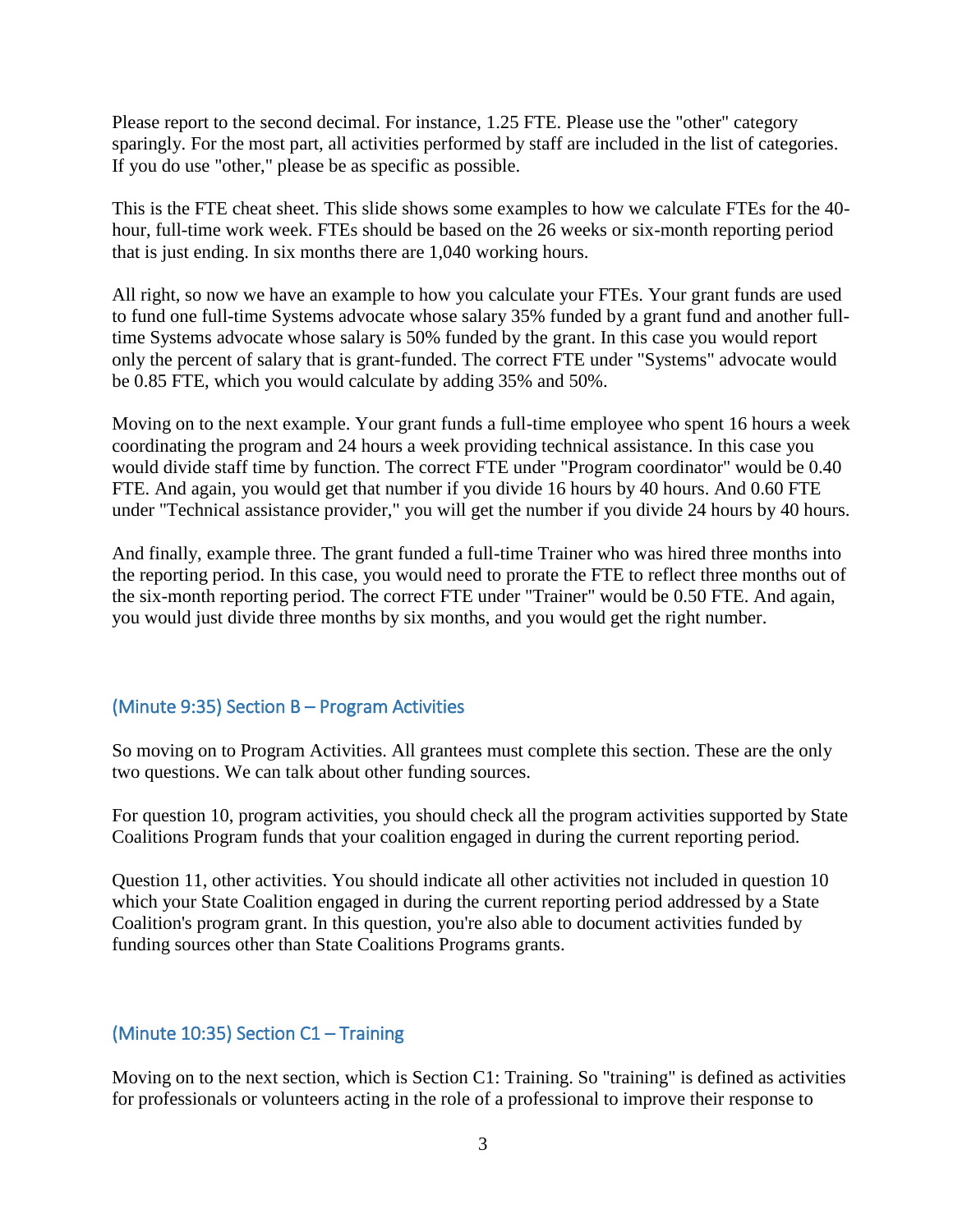victims/survivors as it relates to their role in the system. Please complete this section if grant funds directly supported the training of non grant-funded people who are professionals or volunteers acting in the role of a professional. Do not count staff development or grant-funded staff or community education in this section.

So when you are thinking about whether or not you're counting something as training, think about your audience. If you are presenting to a group that is typically not seen as professionals that work with victims/survivors or offenders, you should question whether you are providing training or, rather, doing community education.

So here we have an example of how to calculate your training numbers. Grant funds supported 10 computer-based trainings that were offered statewide and focused on domestic violence and sexual assault. Grant funds also supported two workshops for DV professionals in the community. One conference and two teleconferences were provided by another funding source. So in this case, you would only report the 10 grant-funded computer-based trainings and the two workshops in question 12 because the other trainings were not grant-funded.

Moving on to the second question. Though 110 professionals attended the grant-funded computerbased training event, 45 professionals attended the grant-funded workshops. 85 professionals attended the conference and teleconferences that were provided with other funds. All events were two hours long. In this case, in question 13, and I'm showing it to you on the screen, you would only report the 155 professionals that were trained with grant funds. You would also report the total number of person hours in each applicable professional category which is determined by multiplying the number of people trained by the length of the individual training events. So this is how you would report these training events.

## <span id="page-4-0"></span>(Minute 13:30) Section C2 – System Advocacy

Moving on to Section C2 which is System Advocacy. If State Coalitions Program-funded staff engaged in system advocacy or if State Coalitions Programs directly support system advocacy, then check yes and answer questions 16 to 19. If not, check no and skip to the next section, which is Section C3.

Question 16, system advocacy activities. For the purposes of this reporting form, "system advocacy" is an activity intended to effect policy and/or procedural change in order to improve institutional responses to sexual assault and/or domestic violence.

For question 16, check all system advocacy activities that apply and indicate whether they were sexual assault or domestic violence activity or both. No federal appropriated funding made available under this grant program may be used, directly or indirectly, to support the enactment, repeal, modification or adoption of any law, regulation, or policy at any level of government without the express prior written approval of OVW. In other words, there is no lobbying allowed.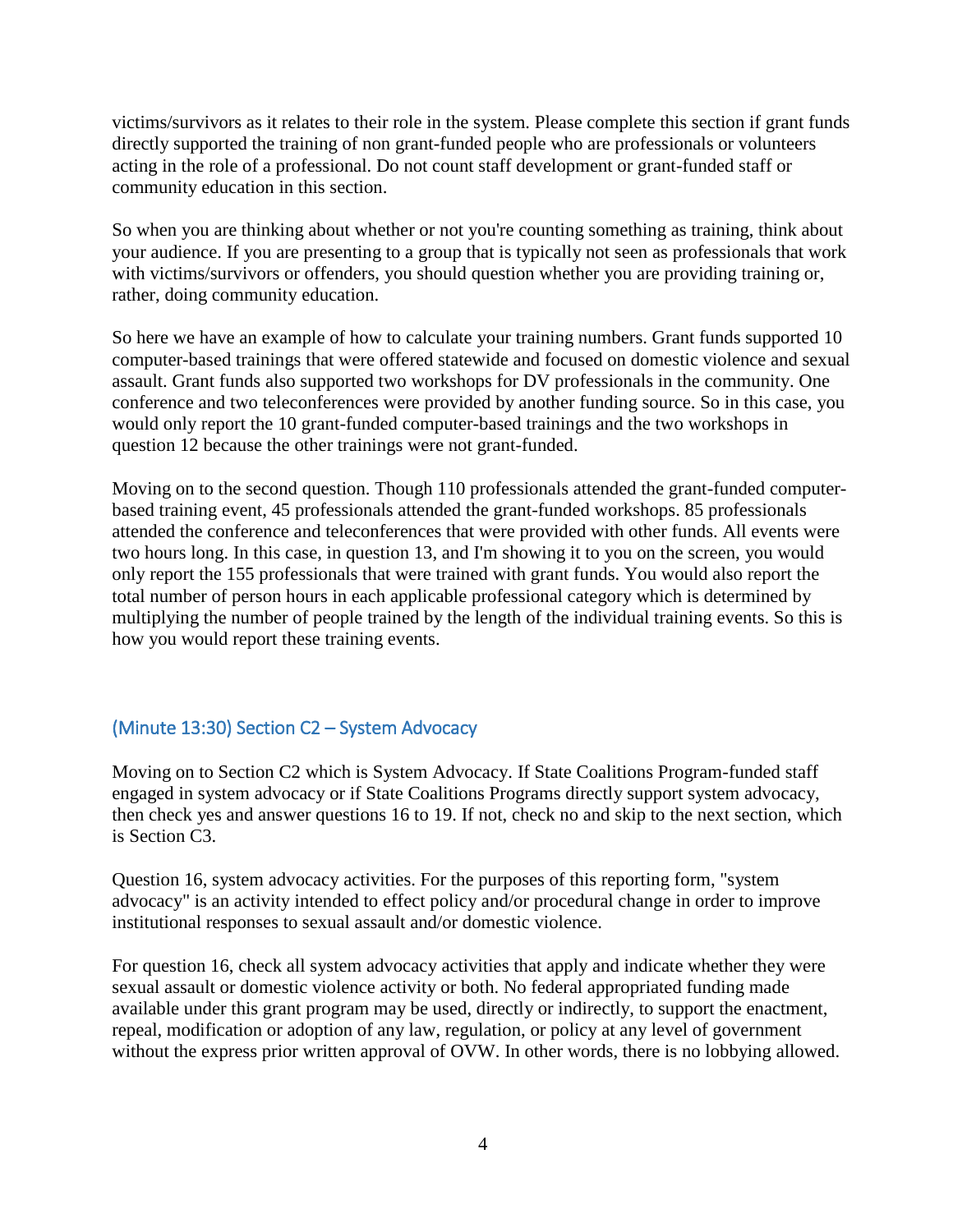Question 17-- just give me a second here. All right. Report the total number of meetings convened in the first two columns and attended in the second two columns by State Coalitions-funded staff during the current reporting period. Report the number of meetings attended, not the number of people or staff attending those meetings. For example, if you have three State Coalitions-funded staff attend one meeting with the child welfare agency, count it as one meeting. You should also count the meetings attended by staff as a partially funded by the State Coalitions grant.

Report the meetings convened or attended based on the group with whom you were meeting. If there were multiple agencies represented, count it as a multi-disciplinary meeting. So convened meetings are meetings that you arranged and hosted. And attended meetings are meetings you attended that were arranged and hosted by another person or agency.

So for example, three sexual assault State Coalitions Programs-funded staff attended a meeting with tribal government officials. Count this as one meeting attended with tribal government/tribal government agency staff.

Question 18, coordination activities. Please check all that apply. Indicate methods used during the current reporting period to coordinate state victim services activities and/or to collaborate and coordinate with federal, state, and local entities engaged in violence against women activities. For example, toll-free telephone number, website, email lists, et cetera. Check all that apply. Tracking availability of victim services could include use of our data base, other service types, and data collection.

#### <span id="page-5-0"></span>(Minute 16:50) Section C3 – Products

Moving on to the next section, which is Products. You would answer number of developed or revised, usually one, title/topic, intended audience, number used not printed. And if it was produced in another language, identify in "Other" or leave blank if not. If you did not develop or revise a product in the period but distributed it, fill everything out except "Number developed or revised." Likewise, if you just developed it but have not distributed it yet, fill out everything except "Number used or distributed."

#### <span id="page-5-1"></span>(Minute 17:40) Section C4 – Public Awareness

Moving on to the next section which is Public Awareness. If State Coalitions Program-funded staff were used to support public awareness activities or if State Coalitions Programs funds were used to directly support public awareness activities, check yes and answer questions 21 and 22. If not, skip to Section C5, which is Technical Assistance.

So for question 21, public awareness, indicate the outreach efforts that were supported with State Coalitions Program funds during the current reporting period. Indicate by checking the appropriate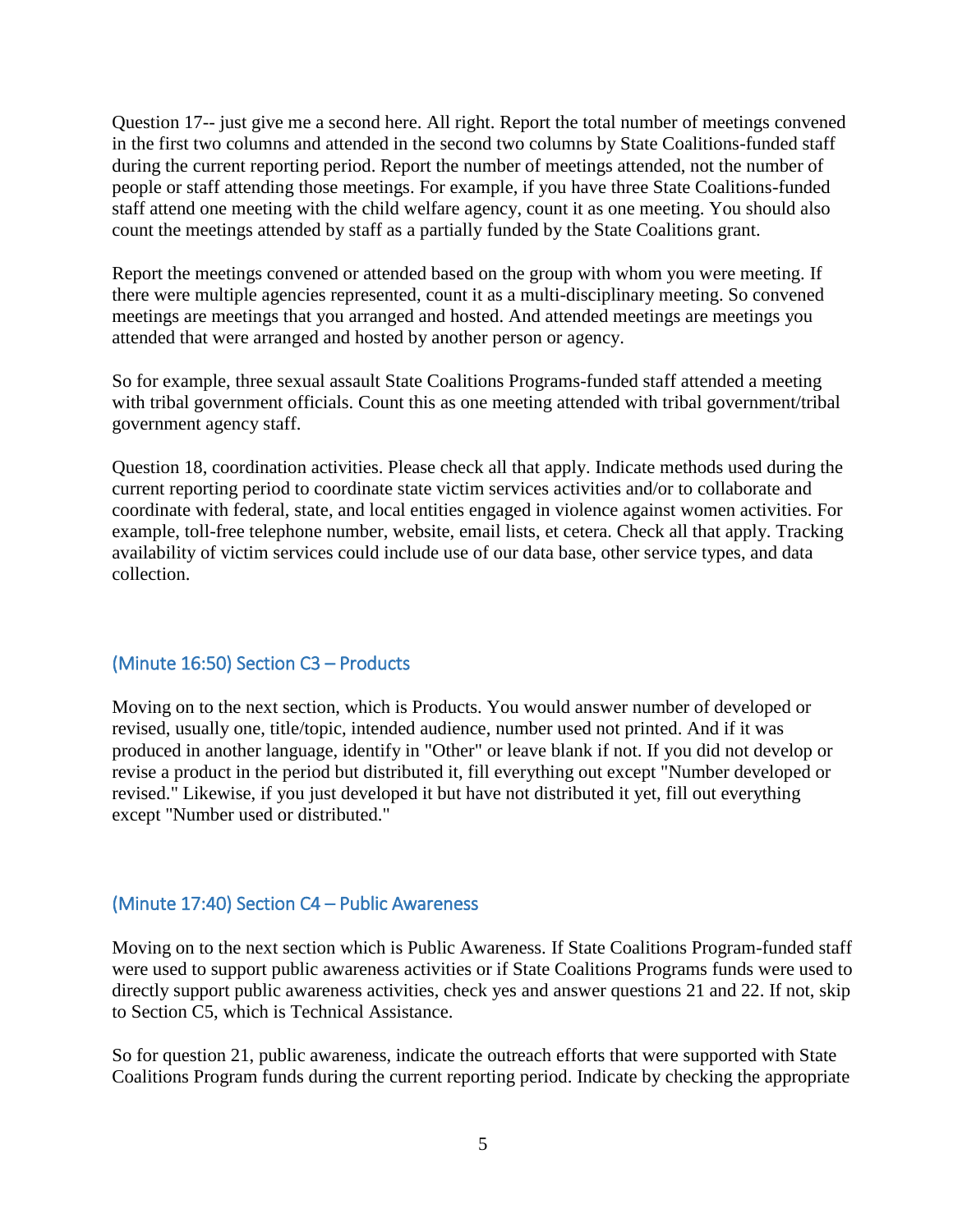box or boxes whether the focus of the activity was sexual assault, domestic violence, stalking, or a combination of those. Check all that apply.

Moving on to the next question which is question 22, which is a narrative box. So here, you can indicate any additional information on the effectiveness of public awareness. An example might include developing a video series documenting the most effective advocacy provided to victims in rural areas. This results in more awareness of the challenges and successes involved in this work being brought to community events and training sessions.

#### <span id="page-6-0"></span>(Minute 19:05) Section C5 – Technical Assistance

Moving on to Section C5, which is Technical Assistance. If your State Coalitions Program funds were used for technical assistance during the current reporting period, check yes and answer questions 23 and 24. If not, skip to Section C6, which is Standards of Service.

Before we move on to the actual questions in this section, I would like to talk about the definitions of technical assistance, site visits, et cetera. So technical assistance is defined as a wide variety of activities designed to facilitate individual or agency change in some systematic manner by providing expertise to solve a problem. Examples of technical assistance activities include clarifying legislative and policy implementation and/or standards of service, technology consultations, and assistance with problem-solving.

Site visit is an in-person visit made to an agency or other location for the purpose of providing technical assistance consultation. Other technical assistance consultation is technical assistance consultations conducted by telephonic, electronic, or other type of contact other than site visits. Each contact should count as one consultation.

So for question 23, number of technical assistance activities, please report a total number of technical assistance activities provided during the current reporting period, indicating whether they were site visits or other types of consultation.

Question 24, topics of technical assistance. Please check all topics that were covered in the technical assistance activities you reported in question 23. The technical assistance provided may be categorized by more than one topic. Grantees should make this determination. Check all that apply.

#### <span id="page-6-1"></span>(Minute 21:30) Section C6 – Standards of Service

Moving on to the next section, which is Section C6: Standards of Service. If you used the State Coalitions Program-funded staff to develop or enhance standards of service or if State Coalitions Program funds were used to directly support the development or enhancement of standards of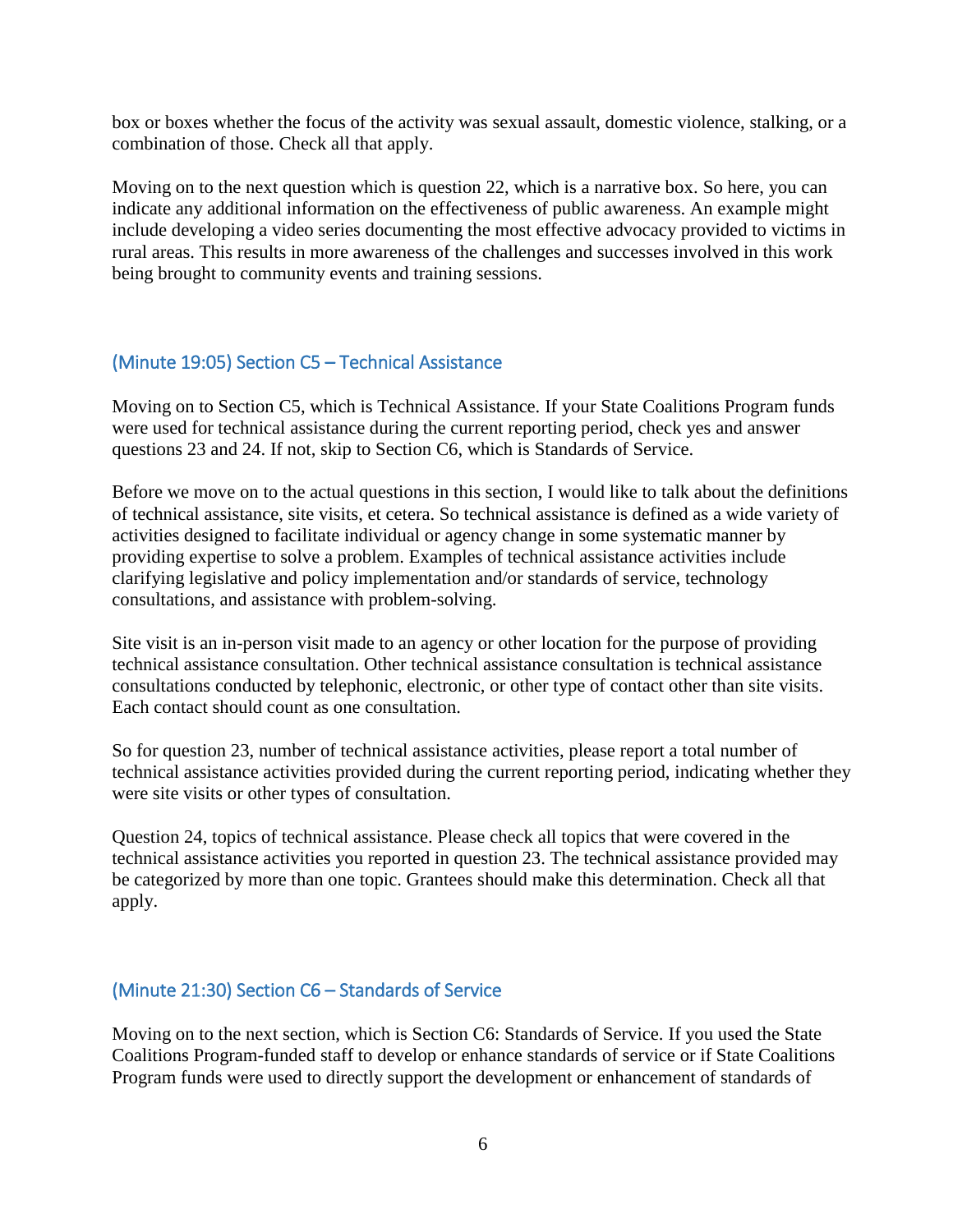service, please complete this section. So you would check yes and answer question 26. If not, check no and skip to Section C7.

Question 26, standards of service. Indicate if State Coalitions Program funds were used to develop, implement, or enhance standards of service or provide training or standards of service for member programs. Check all that apply.

## <span id="page-7-0"></span>(Minute 22:25) Section C7 – Underserved Populations

Moving on to the next section, Section C7: Underserved Populations. If State Coalitions Program funds were used to develop or enhance standards of service for underserved populations or to encourage the representation of underserved populations in coordination activities during the current reporting period, check yes and answer questions 27 and 28. If not, check no and skip to Section C<sub>8</sub>

So before we talk about how to complete this question, I would like to provide you with the definition of underserved populations. So underserved populations include populations underserved because of geographic location, such as rural isolation, underserved racial and ethnic populations, populations underserved because of special needs, such as language barriers, disabilities, immigrant status, or age, or any other population determined to be underserved by the State planning process in consultation with the US Attorney General.

So for question 27, activities addressing underserved populations, check all activities listed that were supported with State Coalitions Program funds to develop or enhance services for underserved populations or to encourage the representation of underserved populations. Check the boxes in the appropriate column to indicate whether the activities you engaged in were for sexual assault or domestic violence programs and services.

Question 28, underserved populations. Indicate which underserved populations were addressed in the activities identified in question 27. Check all that apply.

## <span id="page-7-1"></span>(Minute 24:40) Section C8 – Organizational Development and Capacity Building

And moving on to the final section, Section C8: Organizational Development and Capacity Building. If your State Coalitions funds were used for capacity building during the current reporting period, check yes and answer questions 30 and 31. If no, skip to section D: Narrative.

So question 30, coalition development and capacity building, check all the capacity building activities that were engaged in with State Coalitions Program funds during the current reporting period. Check all that apply.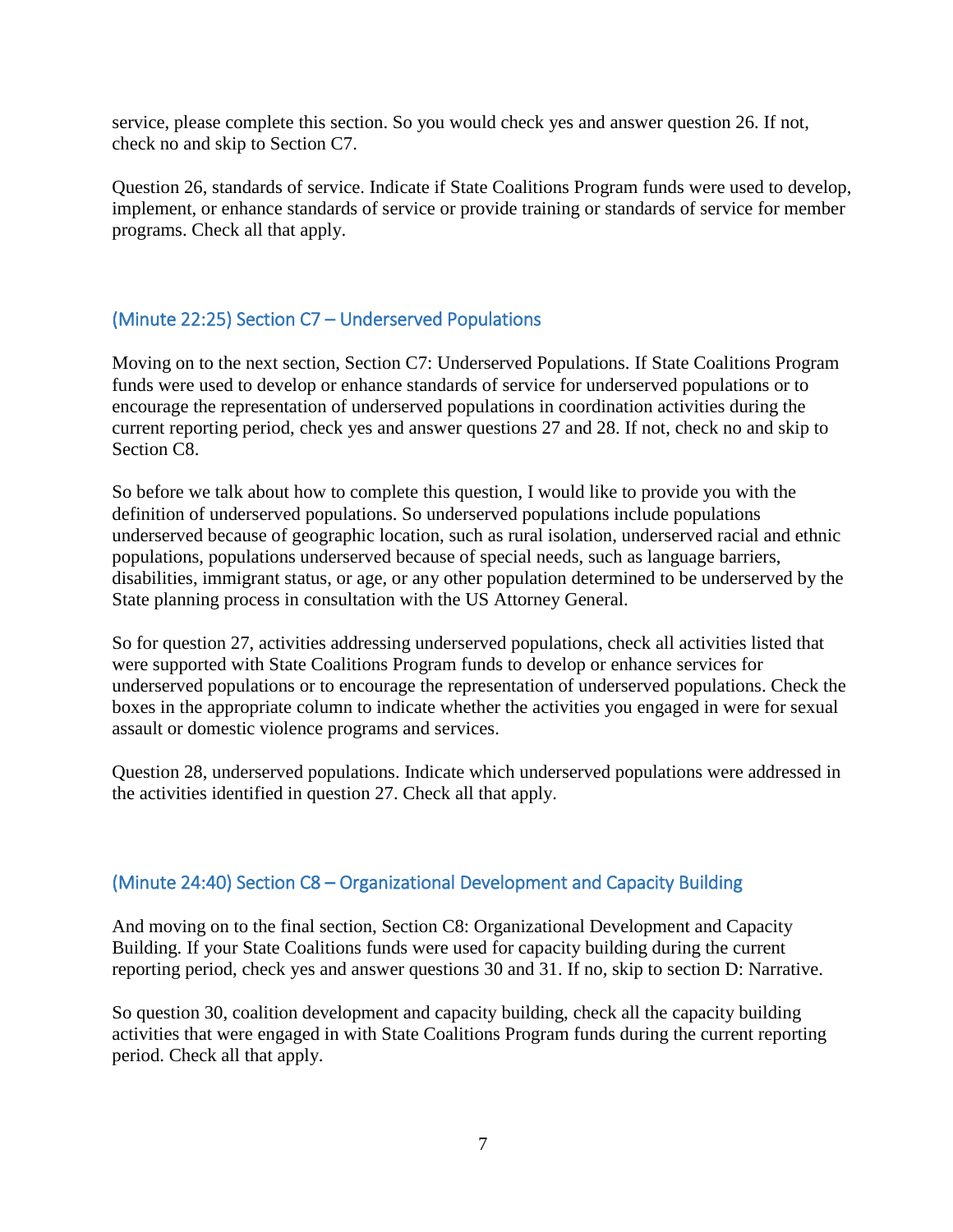"Capacity building" means the investment in people, institutions, and practices that enables people and institutions to improve their problem-solving capacities and achieve their objectives. Do not report repairs or routine maintenance. However, if you upgraded your equipment and it allowed you to expand your technological capacity, you can report it here.

Moving on to the next question, question 31, system privacy. Indicate whether you consider system privacy and/or security when purchasing or developing software. This is purely a yes or no question.

### <span id="page-8-0"></span>(Minute 25:55) Section D – Narrative

So Section D: Narrative. Question 32, status of the State Coalitions Program grant goals and objectives. Report on the status of the State Coalitions Program grant goals and objectives as of the end of the current reporting period. Report only on the status of your approved goals and objectives. You should refer to your original grant proposal if you are not sure of your grant program's goals and objectives.

Your OVW program manager will pay close attention to this question. This question enables them to monitor the status of your goals and objectives. Indicate whether the activities related to your objectives for the reporting period have been completed, are in progress, are delayed, or have been revised. You should include any additional information that you think your OVW program manager needs to know to understand what you have and have not accomplished. Comment on your successes and challenges. If you haven't completed your objectives that should have been completed during this reporting period, you must provide an explanation.

You are all required to answer questions 33 and 34 once a year on the report for the January to June reporting period. However, if you choose to respond for the July to December reporting period, we'll certainly analyze the data provided.

So question 33, remaining areas of need. Report on what you see as the most significant areas of remaining need within your service area with regard to increasing victim safety and offender accountability. You should report not only on the needs of your program but needs within the community, needs of the victim survivors, challenges, barriers, et cetera. These needs do not have to be related to the scope of your grant program.

Question 34, State Coalitions Program funding. What has the State Coalitions Program funding allowed you to do that you couldn't do prior to receiving this funding? For example, has the funding enabled you to identify gaps in service, improve culturally appropriate services to underserved populations, staff the coalition office full time, or increase the participation rate of historically underserved communities in coordination meeting? Be as specific as possible.

If you have any information about what it was like before the State Coalitions Program funding that you can compare with results that occurred after receiving the funding, we would really like to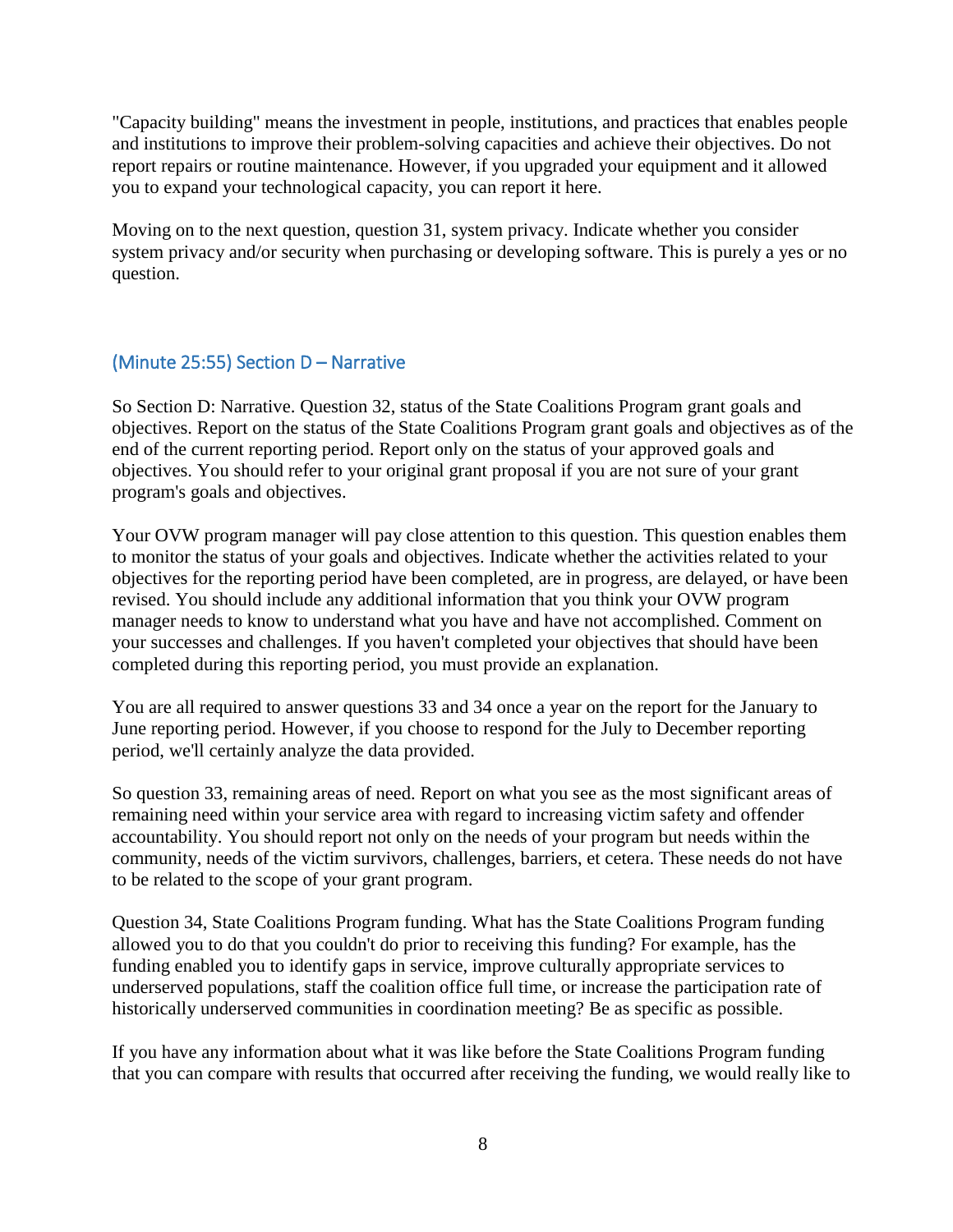know about it. We can use stories and statistics that you provide when we write our aggregate report for OVW.

Questions 35 and 36 are optional. Please limit response to two pages for these questions.

So question 35, additional information on the effectiveness of the State Coalitions grant-funded program. Provide any additional information regarding the effectiveness of the State Coalitions grant-funded program. If you have not done so elsewhere on the form, you may want to report on systems-level changes, community collaboration, the removal or reduction of barriers and challenges for victims/survivors, promising practices, and positive or negative unintended consequences. Describe what you think are the key parts of the coalition's effectiveness.

This question is not restricted to only grant-funded activities, but it is helpful if you identify whether the activity was supported with the State Coalitions Program grant. If you feel that certain aspects of your program's effectiveness is the result of the State Coalitions Program grant but it was not actually supported with grant funds, you can discuss it in this question.

Question 36, additional information on data. If you have any information that could be helpful in understanding the data you have submitted in this report, please answer this question. For example, if you submitted two different progress reports for the same reporting period, you may want to explain how the data was apportioned to each report. Or if you funded staff-- for example, trainers- - but did not report any corresponding training activities, you may explain why. Or if you did not use program funds to support either staff or activities during the reporting period, please explain how program funds were used if you have not already done so in the appropriate section.

All right. Validating your form. So once the form is completed, you must go to the last page of the form and click the validate button. The validation process will highlight any missing or incomplete information and ask whether you wish to return to the section to review or change the data. When this happens, you will see one of the two warning messages.

One type is a validation error message with a red X. If you receive this type of message, this means you are missing some of the required information. If you want to fix this error now, click Yes and it will bring you back to the exact question on the form. If not, click No and continue will validation.

Note: you will not be able to complete the validation process until you fix a validation error.

The second type is a reminder with a yellow exclamation point. This type of message indicates that something on the form looks like it may need to be corrected. So you do not have to make a correction to the form to successfully validate when you get this message, but if you want to view the fields, click Yes and it will bring you back to the exact question on the form. If not, click No and continue with validation.

After correcting or completing missing information, return to the bottom of the form and press validate until all sections of the form are complete. You will receive a third warning message which is not a warning at all but a validation success.